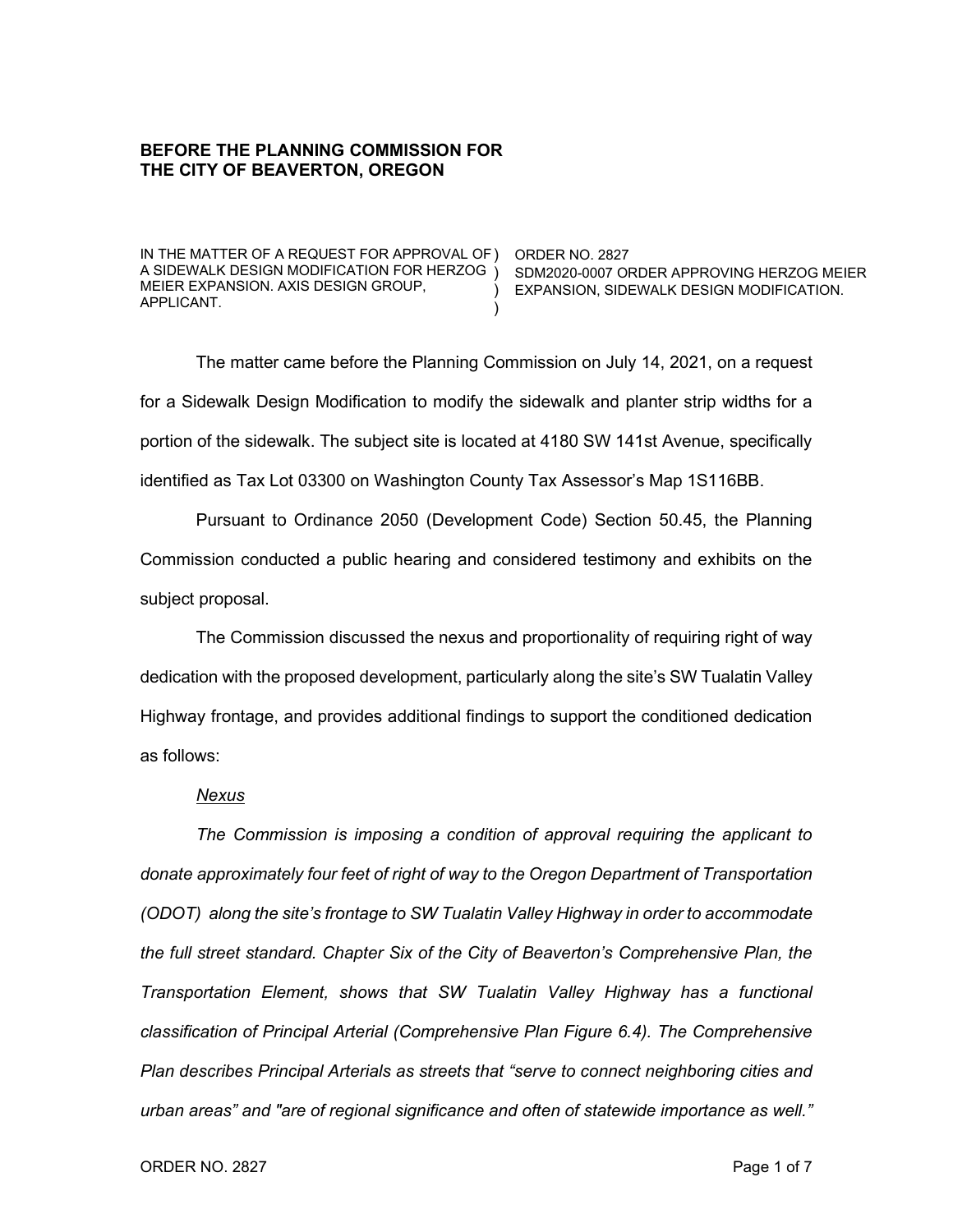*The functional classification of Principal Arterial prioritizes through travel and mobility, and thus incorporates street design standards that allow for higher traffic capacity and also higher travel speeds. The City's adopted street standards for a Principal Arterial can be found in the Engineering Design Manual (EDM), including Standard Drawing 200-1.* 

*SW Tualatin Valley Highway is under the jurisdiction of ODOT and is subject to the state's highway design standards. The roadway has a posted speed limit of 45 miles per hour. The Oregon Transportation Commission adopted the most recent version of the Highway Design Manual (HDM) in 2012, which incorporates the minimum engineering standards for roadways under ODOT's jurisdiction, including SW Tualatin Valley Highway. Planning staff from ODOT provided the following minimum design standards for SW Tualatin Valley Highway based upon the HDM (Exhibit 4.1 to the Staff Report) and the City's adopted street standards for a seven-lane Arterial (EDM Standard Drawing 200-1): six-foot bike lane, 13-foot right turn lane, 7.6-foot planter strip, six-foot sidewalk, and a one-foot maintenance buffer.*

*The site's existing SW Tualatin Valley Highway frontage does not meet the minimum standards as outlined in ODOT's staff comments. Specifically, there are two components of the street frontage that do not meet City and ODOT standards. First, the westbound bicycle lane merges into the right turn lane, effectively eliminating the bicycle*  lane mid-block. Second, the existing sidewalk is curb tight, without the required planter *strip between the curb and sidewalk.*

*The required right of way donation to ODOT will ensure adequate room for separate, dedicated bicycle lane and turn lane. Designated bicycle lanes are needed for the safety and comfort of bicyclists who would not have to compete with merging and turning vehicles in a shared outer travel lane. The right turn lane is needed to allow vehicles the space to move out of the bicycle lane, and to transition out of the faster moving vehicular travel lanes so the vehicles can slow and take the right turn at an appropriate*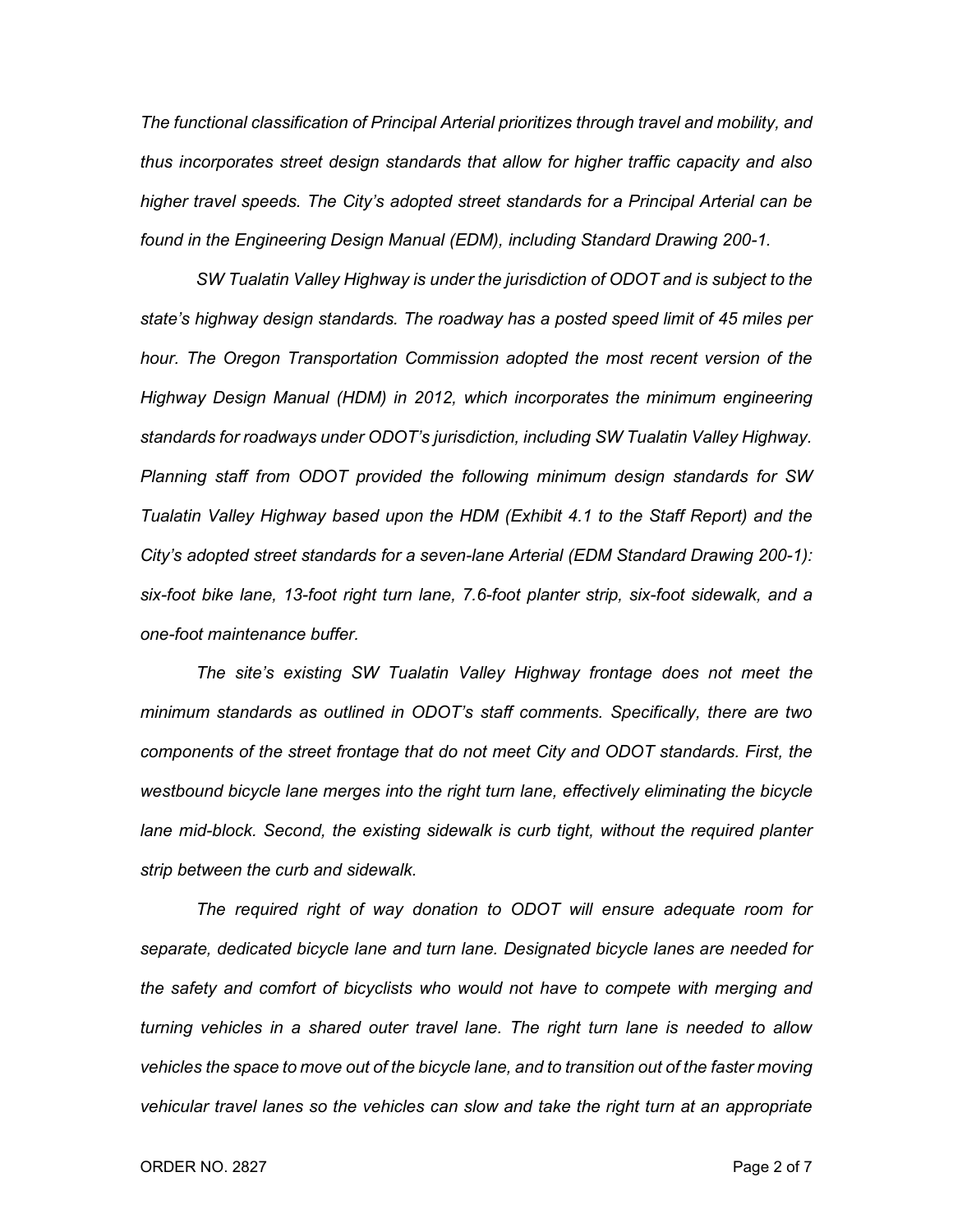*speed. Allowing space for slowing vehicles to move out of the faster moving travel lanes reduces crash risks and allows a more efficient flow of traffic.*

*The required right of way donation to ODOT will also ensure that the full planter strip and sidewalk standards are provided. The added planter strip between the vehicle lanes and the sidewalk provides a refuge and buffer for pedestrians adjacent to the fastmoving six lanes of traffic. Pedestrians, including transit users, are the most vulnerable users of the transportation network. Pedestrians benefit from a more comfortable environment, as well as having a physical buffer from vehicles that depart the roadway in the event of an emergency. The site's SW Tualatin Valley Highway frontage also includes a bus stop that serves TriMet Bus Line 57-TV Hwy/Forest Grove. This is a frequent service bus line, TriMet's highest transit service designation, which means it runs every 15 minutes or less for most of the day. The minimum planter strip and sidewalk standards benefit transit users who may be waiting for the bus along the site's SW Tualatin Valley Highway frontage, further adding to the potential for higher volumes of pedestrians along this sidewalk corridor compared to those along neighboring sites.*

In addition to the right of way donation, the Commission is imposing a condition of *approval requiring the applicant to reconstruct the sidewalk along the site's SW Tualatin Valley Highway frontage to its full standard and in its ultimate location, meaning that the reconstructed sidewalk will be located toward the back of the future newly acquired right of way. The Commission finds that the needed bicycle lane, designated right turn lane, and full-width sidewalk and planter strip for the purposes of safety and mobility on a Principal Arterial provide the essential nexus for requiring the applicant to donate approximately four feet of right of way to ODOT along the site's SW Tualatin Valley Highway frontage and reconstruct the sidewalk.*

#### *Proportionality*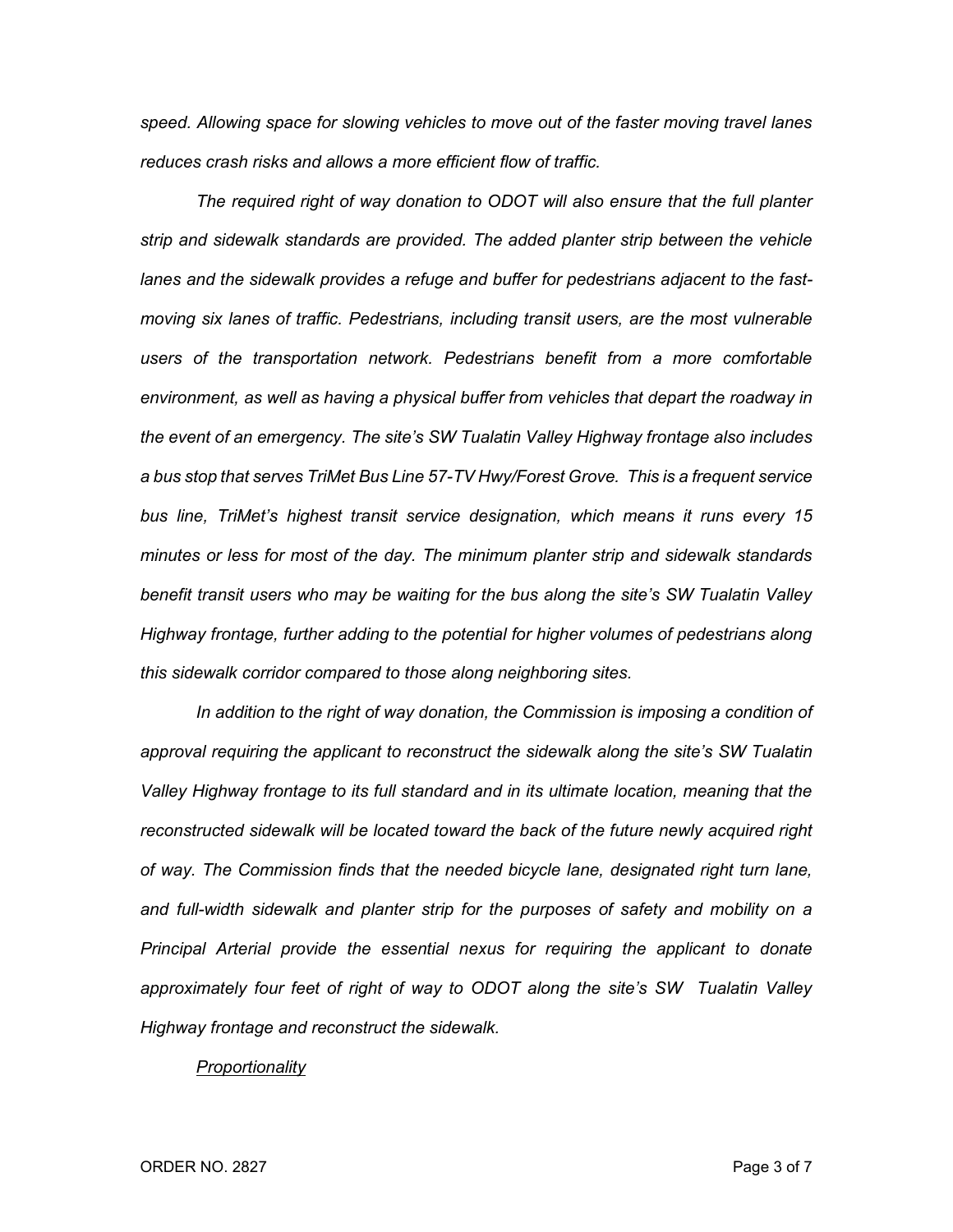*The applicant's proposal includes the partial demolition of 5,703 square feet of the existing automotive service building and the construction of a new 24,900 square foot automotive service building, resulting in a net increase of 19,197 square feet of the established use. The applicant's Traffic Impact Analysis (TIA) (Exhibit 3.10 to the Staff Report) utilized the standard traffic engineering assumptions from the Institute of Transportation Engineer (ITE) Trip Generation Manual, 10th Edition, to project a net increase of 536 new vehicle trips per average weekday. Beaverton Development Code Section 60.55.20 requires development proposals with an expected increase of 300 trips or more per day to complete a TIA as part of the land use application process with the assumption that 300 trips or more per day may cause a significant impact to the surrounding transportation system. The Commission finds that an increase of 536 new vehicles trips on an average weekday is well over the typical 300-trip threshold used to assess impacts from development, and thus is a sizeable impact to the surrounding transportation system. Furthermore, the Commission finds that the cost of donating approximately four feet of right of way to ODOT along the site's SW Tualatin Valley Highway frontage to accommodate the future street design based on adopted highway standards is roughly proportional to the 536 new vehicle trips added to the transportation network as a result of the proposed redevelopment.*

*The Commission did not impose a condition of approval requiring the applicant to reconstruct the westbound bicycle lane and right turn lane to meet the minimum ODOT Highway Design Manual standards as outlined above. Improving the westbound bicycle lane and right turn lane would necessitate relocating the curb along the site's SW Tualatin Valley Highway frontage and any underlying stormwater and drainage facilities. As noted*  in the Table 6 of the applicant's Traffic Impact Analysis, the proposed redevelopment will *add noticeable levels of congestion to the adjacent intersections; however, all the studied intersections are still projected to operate within ODOT's performance measures, which is* 

#### ORDER NO. 2827 Page 4 of 7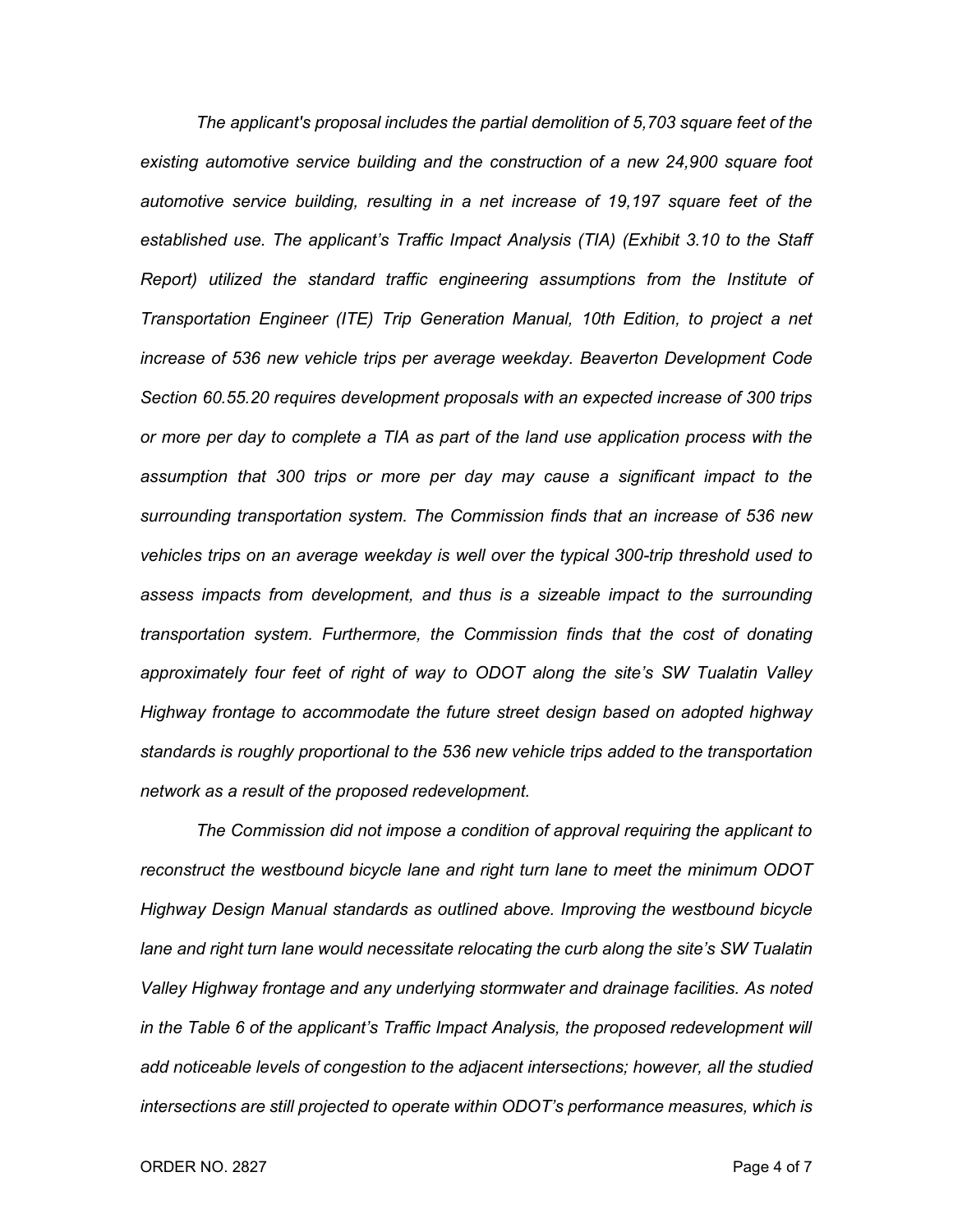*a volume-to-capacity ratio of 0.99 or less. Thus the Commission finds that the cost and burden associated with reconstructing the bicycle lane and right turn lane, as well as the curb along the site's SW Tualatin Valley Highway frontage, is not roughly proportional to the projected traffic impacts from the proposed redevelopment, given that the studied intersections are projected to operate at acceptable levels.*

*Lastly, while the applicant will not be required to construct the travel lane and curb improvements, the Commission does impose a condition of approval requiring the existing substandard sidewalk along the site's SW Tualatin Valley Highway frontage to be reconstructed to the full City standards for an Arterial at its ultimate location. This condition of approval will require the applicant to demolish the existing six-foot curb tight sidewalk and construct a new six-foot sidewalk approximately one-foot from the new right of way line to accommodate the minimum one-foot maintenance buffer required by ODOT's Highway Design Manual. Because the Commission is not imposing a condition of approval requiring the curb to be reconstructed and moved, relocating the six-foot sidewalk to its ultimate location one-foot from the back of the new right of way line will serve two important purposes. First, the relocated sidewalk will effectively create a very wide planter strip between the curb and the new sidewalk of over 12 feet wide. Pedestrians and transit riders using the sidewalk along the site's frontage will benefit in the near term from the improved safety and comfort that a planter strip provides. Second, the extra wide planter strip in the near term will ensure that the minimum 7.5-foot-wide planter strip can be accommodated in the future when the westbound bicycle lane and right turn lane are improved.*

*Pedestrians, including transit users, are the most vulnerable users of the transportation network. Given the roadway characteristics of SW Tualatin Valley Highway of being six lanes wide with a posted speed of 45 mph, the Commission is concerned for the safety and comfort of pedestrians and transit users who utilize the existing six-footwide curb tight sidewalk. The proposed development will add a previously unanticipated*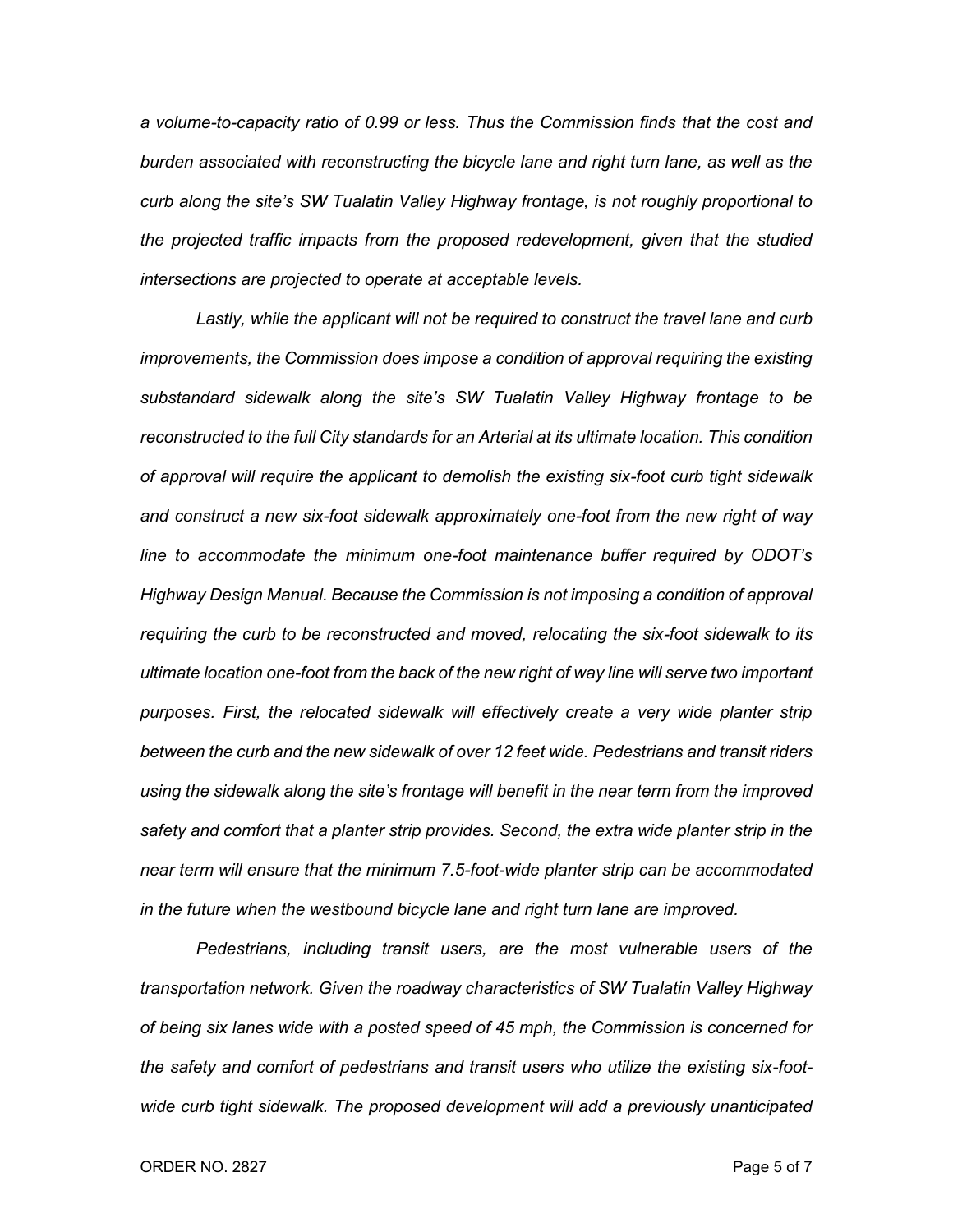*536 new vehicle trips to the site each weekday, compounding the safety risks to pedestrians and transit users. Thus, the Commission finds that the cost and burden to the applicant of relocating and reconstructing the sidewalk is roughly proportional to the impacts from the proposed redevelopment of the site.*

The Commission, after holding the public hearing and considering all oral and written testimony, adopts the Staff Report dated July 7, 2021 and Staff Memoranda dated July 9, 2021, and July 14, 2021, and the findings contained therein, as applicable to the approval criteria contained in Section 40.58.15.1.C of the Development Code.

Therefore, **IT IS HEREBY ORDERED** that **SDM2020-0007** is **APPROVED**, based on the testimony, reports and exhibits, and evidence presented during the public hearing on the matter and based on the facts, findings, and conclusions found in the Staff Report dated July 7, 2021, and Staff Memoranda dated July 9, 2021, and July 14, 2021, and this Land Use Order, subject to the conditions of approval as follows:

# **A. General Conditions, the applicant shall:**

1. Ensure that the major Modification of a Conditional Use (CU2020-0006) and Design Review Three (DR2020-0079) applications have been approved and are consistent with the submitted plans. (Planning/LR)

# **B. Prior to issuance of the site development grading permit, the applicant shall:**

- 2. Submit revised plans showing a five-foot-wide sidewalk with 5.5-foot-wide planter strip instead of a four-foot-wide sidewalk with 6.5-foot-wide planter strip along the western half of the site's SW Whitney Way frontage, which transitions to a five-foot-wide sidewalk with 6.5-foot-wide planter strip along the remainder of the frontage. (Planning/LR)
- 3. Submit revised plans showing that at the ultimate curb location, there is a sixfoot-wide sidewalk with four-foot-wide planter strip and six-inch maintenance buffer along the portion of the frontage that immediately abuts the Volvo entrance plaza, which transitions to a six-foot-wide sidewalk with 7.5-foot-wide planter strip and six-inch maintenance buffer along the remainder of the frontage. (Planning/LR)